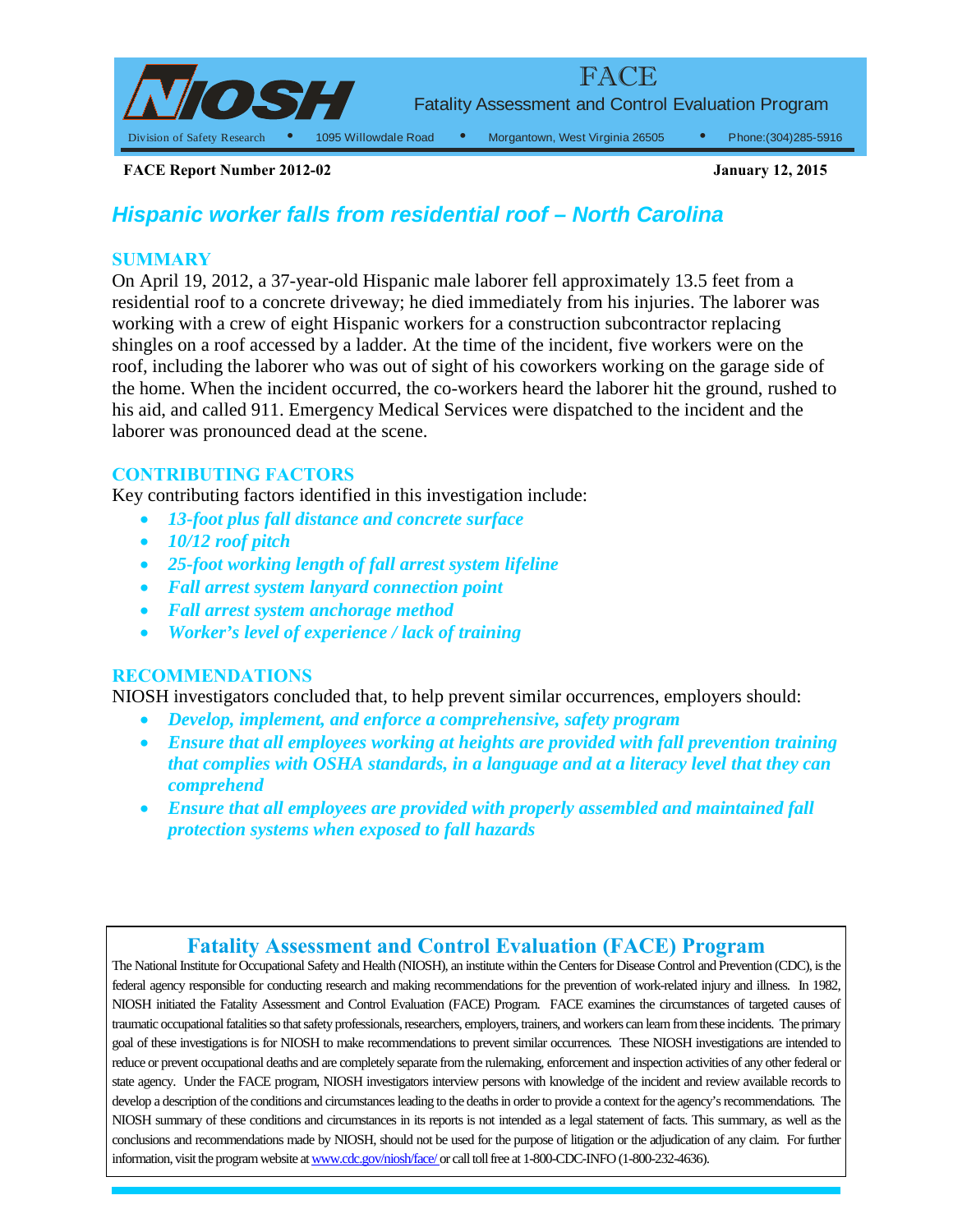

• Assign a competent person to inspect the worksite before work begins to *identify fall hazards, determine the appropriate fall prevention systems for workers, and ensure that personal fall arrest systems (PFAS) are installed properly* 

#### Additionally, general contractors:

• *General contractors should ensure through contract language that all subcontractors have a comprehensive safety program*

### **INTRODUCTION**

At 9:15 am, on April 19, 2012, a 37-year-old construction laborer was fatally injured when he fell 13.5 feet from a residential roof to a concrete driveway. On April 23, 2012, the North Carolina Department of Labor/Occupational Safety and Health Division (NCDOL/OSH) notified the National Institute for Occupational Safety and Health (NIOSH), Division of Safety Research (DSR) of the incident. On July 24, 2012, a Health Scientist and a Safety and Occupational Health Specialist conducted an investigation of the fatality and reviewed circumstances of the incident with the investigating NCDOL Safety Compliance Officer. Photographs of the incident site and witness statements taken by the NCDOL Safety Compliance Officer obtained through a translator were reviewed. The roofing job had been completed by the time of the NIOSH investigation. The medical examiner report was reviewed. The medical report contained the official cause of death provided by the emergency response personnel who had pronounced the laborer dead on site.

### **EMPLOYER**

The general contractor, a residential roofing contractor, employed eight workers, and had been in business for one year. The general contractor hired three to four subcontractors to complete residential roofing projects throughout North Carolina. These projects involved removing and replacing shingles and disposing of debris. The projects were typically completed over a one- to two-day period. The laborer was employed by one of the subcontractors as a construction laborer. The subcontractor had been in business for at least 2 years, and employed eight Hispanic employees to complete roofing jobs at residential construction sites. The subcontractor and his employees spoke Spanish and very limited English.

#### **TRAINING AND EXPERIENCE**

The 37-year-old Hispanic laborer was originally from Honduras and his first language was Spanish. He had worked for one day for the subcontractor as a construction laborer removing and replacing shingles, and cleaning up debris. At the time of the incident, he was wearing a hard hat and a personal fall arrest system (PFAS) which included a full body harness, lanyard, rope grab, roof anchor, and 50-foot lifeline rigged to reach 25 feet laterally.

### **WRITTEN SAFETY PROGRAMS and TRAINING**

At the time of the incident, according to NCDOL/OSH, the subcontractor did not have a comprehensive written safety program and the laborer had not received any formal safety training. The general contractor had a written safety program including safety rules, contractor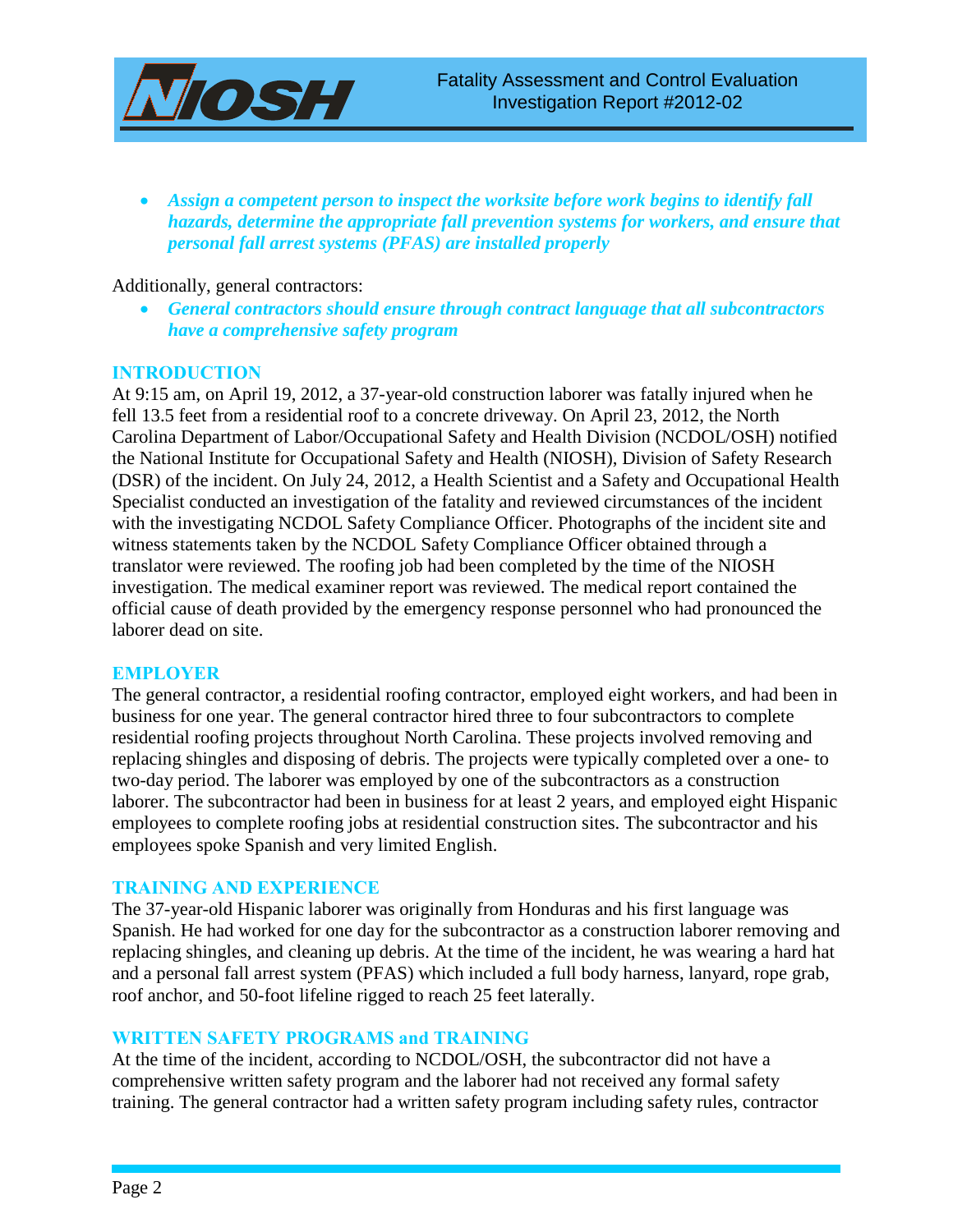

safety program, subcontractor responsibilities, statement of understanding for roofing subcontractors, subcontractor agreement, fall protection program, and a jobsite safety checklist. The general contractor had not initiated the fall protection training program at the time of the incident.

### **INCIDENT SCENE**

The incident occurred at a private residence in a suburb. The building was one and a half stories with a complex gable roof including a main hip ridgeline, four minor gable ridgelines to the front side of the structure, and one gable to rear of the structure. The gable to the far right was the garage roof where the laborer was working. The roof heights varied from 13 to 27 feet and the roof pitches were between 8/12 and 10/12 (Photo 1). The laborer was working on the garage roof that measured 23.1 feet to the peak and 13.5 feet to the eave (Photo 2). The roofing project required approximately 30 squares of shingles. The residence was located on a mainly flat plot, with a manicured lawn with shrubberies around the perimeter. A concrete driveway lead up to the two-car garage and concrete pathways lead to the front doorway.



**Photo 1. Roof pitch of the garage was determined to be 10/12**  *(Photo courtesy of NCDOL/OSH)*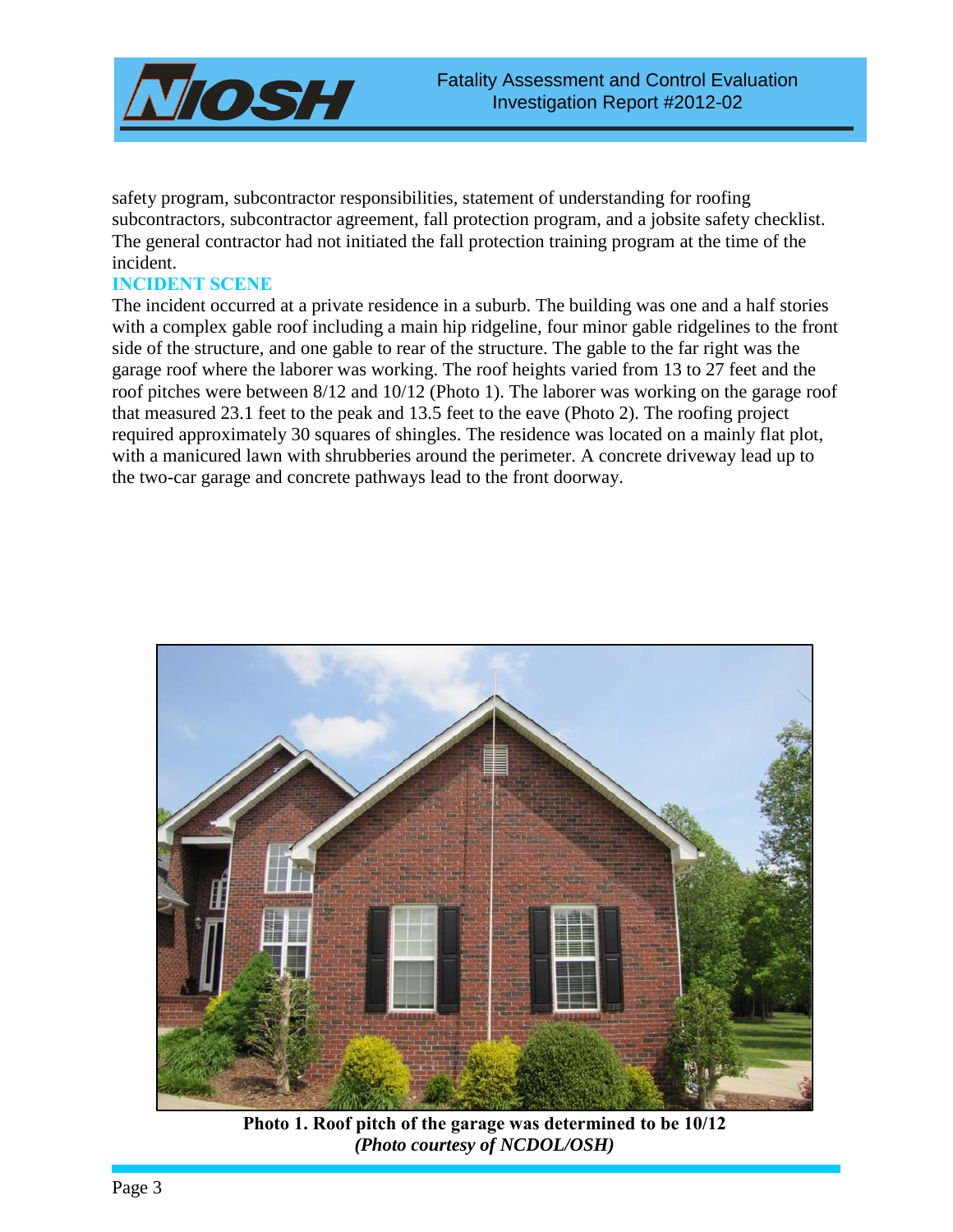



**Photo 2. Garage where laborer was working** *(Photo courtesy of NCDOL/OSH)*

### **WEATHER**

The weather at the time of the incident was a high of 60 degrees, 65% humidity, and 6 mph wind speed. The weather is not believed to have been a factor in this incident<sup>[1](#page-11-0)</sup>.

### **INVESTIGATION**

On April 19, 2012, a 37-year-old Hispanic construction laborer began working his first day on a residential roof replacement project. He and seven other employees were assigned by a subcontractor to a two-day project to remove, replace, and dispose of roofing shingles for a residence that had received hail damage. The homeowner had hired a general contractor to replace the old shingles. Based on the photos at the time of the incident the laborer was wearing a full body harness with lanyard and rope grab attached to a 50-foot lifeline.

He was working alone on the garage roof at the time of the incident. The garage roof had a 10/12 pitch roof with a height of 23.1 feet at the peak and 13.5 feet at the eave (Photos 1 & 2). The other employees were working on other portions of the roof and on the ground. It is believed the laborer lost his footing then slipped and slid down the roof, falling more than 13.5 feet to the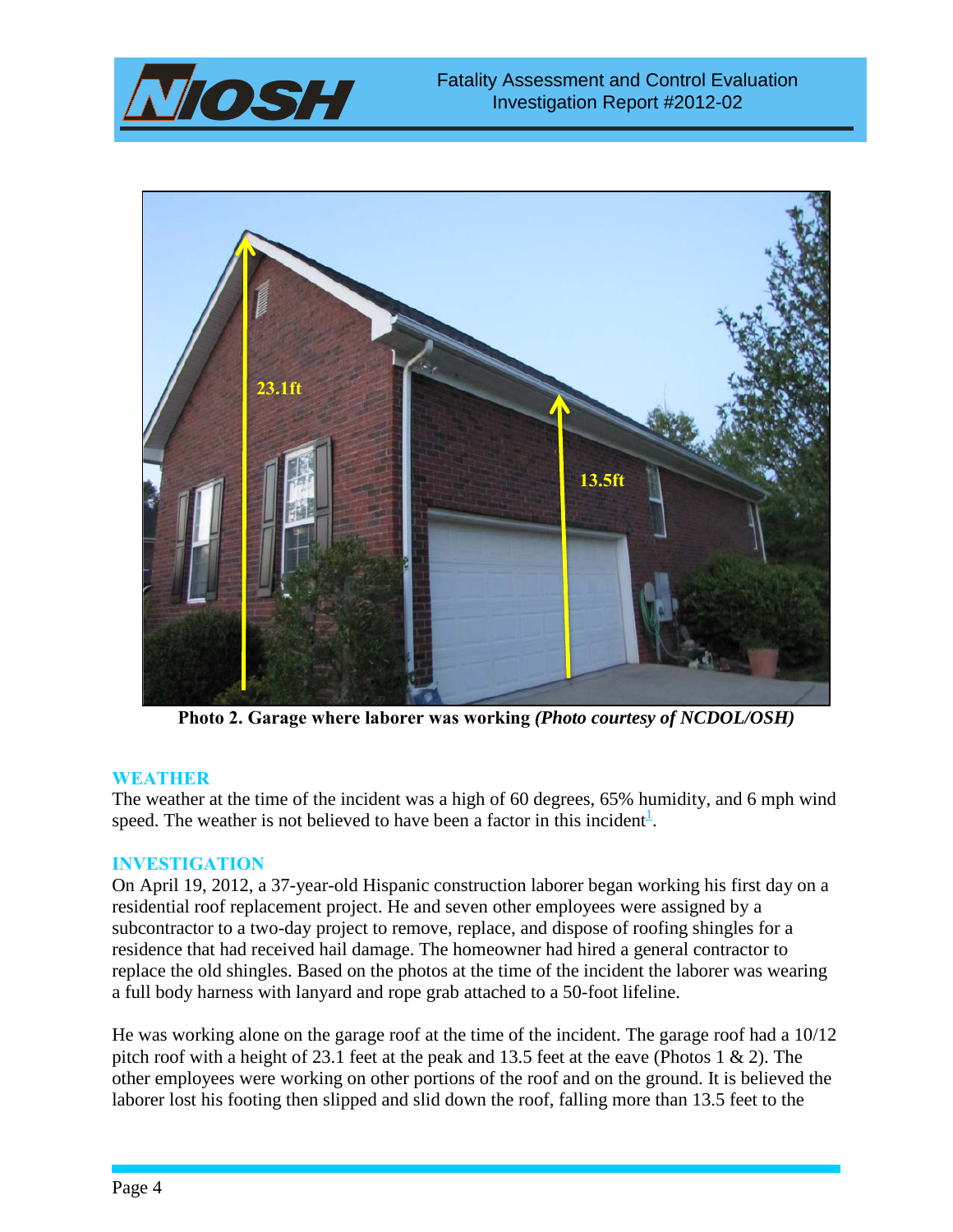

concrete driveway. He was not in view of the other workers on the roof at the time of the incident who heard the impact when he landed on the driveway. The employee on the ground responded to the laborer then called for help and asked another employee to call 911.

Based on photos retrieved from the scene, the anchor for the laborer's PFAS had pulled from the peak (Photo 3). Further investigation of the anchor suggests that it had been installed laterally along the ridge of the roof with two or three nails of unknown size. The lifeline was found coiled near the laborer's hand. The rope grab was attached to the right leg webbing of his harness rather than the D-ring anchor, and the energy-absorbing lanyard was attached to the roof anchor. The harness, lanyard, rope grab, and connectors appeared to be in good condition and were within the 5-year recommended service life. There were damaged fibers at the 25-foot mark on the 50-foot lifeline (Photo 4).

### **CONTRIBUTING FACTORS**

Occupational injuries and fatalities are often the result of one or more contributing factors or key events in a larger sequence of events that ultimately result in the injury or fatality. NIOSH investigators identified the following unrecognized hazards as key contributing factors in this incident:

- *13-foot plus fall distance and concrete surface*
- *10/12 roof pitch*
- *25-foot working length of fall arrest system lifeline*



**Photo 3. PFAS anchor location after incident** *(Photo courtesy of NCDOL/OSH)*



**Photo 4. Damaged fibers in laborer's 50-foot lifeline** *(Photo courtesy of NCDOL/OSH)*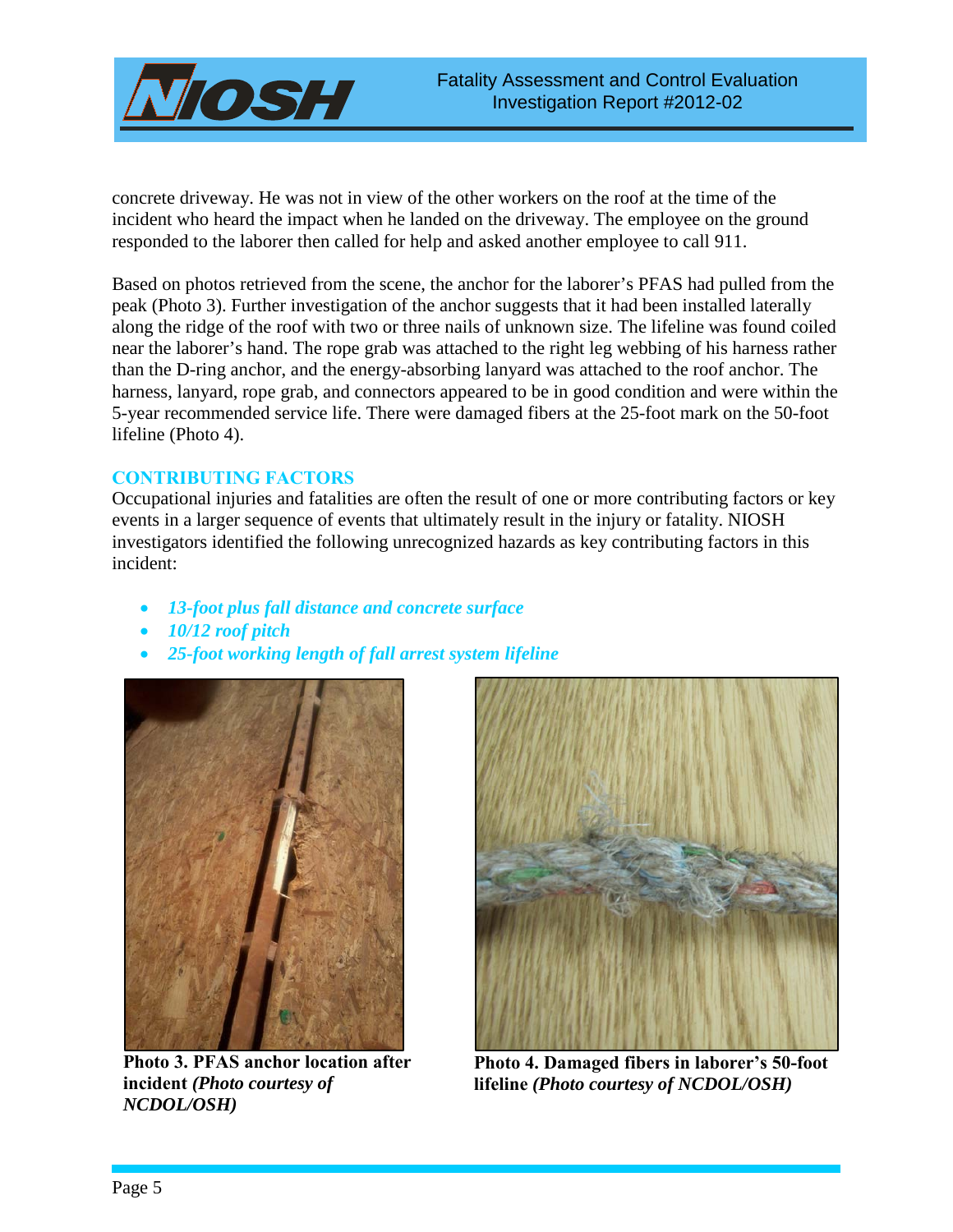

- *Fall arrest system lanyard connection point*
- *Fall arrest system anchorage method*
- *Worker level of experience / lack of training*

## **CAUSE OF DEATH**

Fall from height, blunt trauma to the head according to the NCDOL report.

## **RECOMMENDATIONS / DISCUSSION**

## *Recommendation #1: Employers should develop, implement, and enforce a comprehensive, safety program.*

Discussion: According to 29 CFR 1926.20(b)(1) and (2)<sup>2</sup>, employers are responsible for developing safety programs for the construction site that are designed to prevent worker injury. The safety and health program should include at a minimum: an explanation of the worker's rights to protection in the workplace, safe work practices employees are expected to adhere to, specific safety protection for all tasks performed, frequent and regular inspections, ways to identify and avoid hazards, and who employees should contact when safety and health issues or questions arise, in a language spoken and understood by all employees.

According to 29 CFR 1926.21(b)(2)<sup>3</sup>, employers are required to instruct each employee in the recognition and avoidance of unsafe conditions and the regulations applicable to the work environment using a language and literacy level that all employees can comprehend. The program should also require that site-specific training be conducted and documented. Hazard recognition training should be based on an evaluation of the tasks employees will perform for all potential hazards. The training should also include specific instructions that employees should not risk physical harm to accomplish tasks. OSHA regulations require employers to train employees to recognize and avoid unsafe conditions that may be present in their work environments, and to provide training on the regulations applicable to their work. Documentation of this training should include: who provided the training and their qualifications, date of training, the content of the training, employees who were trained, and any assessments of employees' comprehension of the training. The safety program shall include frequent and regular inspections of the jobsites, materials, and equipment, conducted by a competent person designated by the employer.

In this case, the safety program and training topics should have included fall hazards, fall protection systems, hazard recognition, and the avoidance of unsafe conditions. Although the general contractor had developed a general safety program, the fall protection program had not been implemented and formal inspections of the work site had not occurred at the time of the incident. The subcontractor had not developed any type of safety program.

## *Recommendation #2: Employers should ensure that all employees working at heights are provided with fall prevention training that complies with applicable OSHA fall prevention standards, in a language and at a literacy level that they employees can comprehend. The*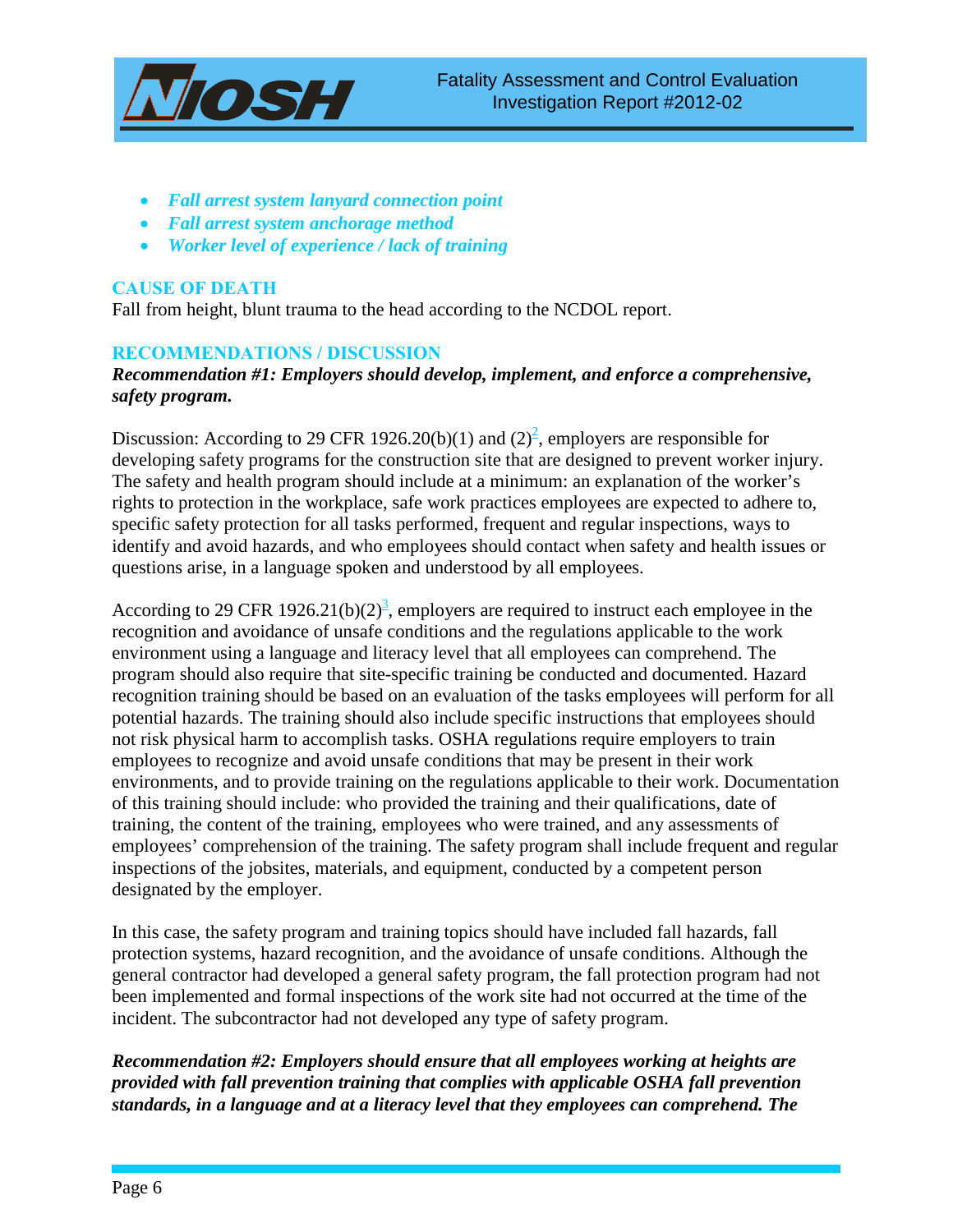

## *program should include safe work practices, hazard awareness and identification, avoidance of fall hazards, and the correct assembly, installation and use of the personal fall arrest system.*

According to 29 CFR 1926.503(a)(1)<sup>4</sup> employers are required to provide construction workers working at heights 6 feet or more above a lower level with fall protection and training in fall protection by a competent person that is qualified in the following fall protection elements:

- The nature of fall hazards in the work area;
- The correct procedures for erecting, maintaining, disassembling, and inspecting the fall protection systems to be used;
- The use and operation of guardrail systems, personal fall arrest systems, safety net systems, warning line systems, safety monitoring systems, controlled access zones, and other protection to be used;
- The role of each employee in the safety monitoring system when this system is used;
- The limitations on the use of mechanical equipment during the performance of roofing work on low-sloped roofs;
- The correct procedures for the handling and storage of equipment and materials and the erection of overhead protection;
- The role of employees in fall protection plans, and:
- The standards contained in subpart M.

In this case, fall protection equipment was provided by the employer but no training was provided to the employees on: fall hazard recognition, procedures for erecting, maintaining, disassembling, and inspecting the fall protection systems, or limitations of the equipment. The laborer was from Honduras and his first language was Spanish. The immediate supervisor, the subcontractor from North Carolina, spoke little English and most of his crew members spoke Spanish and understood little English. Offering training in Spanish could have ensured that the crew members were aware of the fall hazards posed by the job site and the need to correctly assemble and use the fall protection systems. The laborer coiled the excess slack of the lifeline instead of using the rope grab to reduce the lifeline slack. It was his first day on the job, and his employer had not trained him to recognize fall hazards or methods of protection, so he may not have understood the proper installation, use, and limitations of the PFAS he was wearing.

## *Recommendation #3: Employers should ensure that all employees are provided with properly assembled and maintained fall protection systems when exposed to fall hazards.*

Discussion: Employers in residential construction, including subcontractors, are required to provide employees with a fall protection system (e.g. guardrail systems, safety net systems, or personal fall arrest systems) when employees are walking/working on a surface, horizontal and vertical, with an unprotected side or edge which is 6 feet or more above a lower level. A Personal Fall Arrest System (PFAS) is designed to stop a worker's fall before they strike a lower level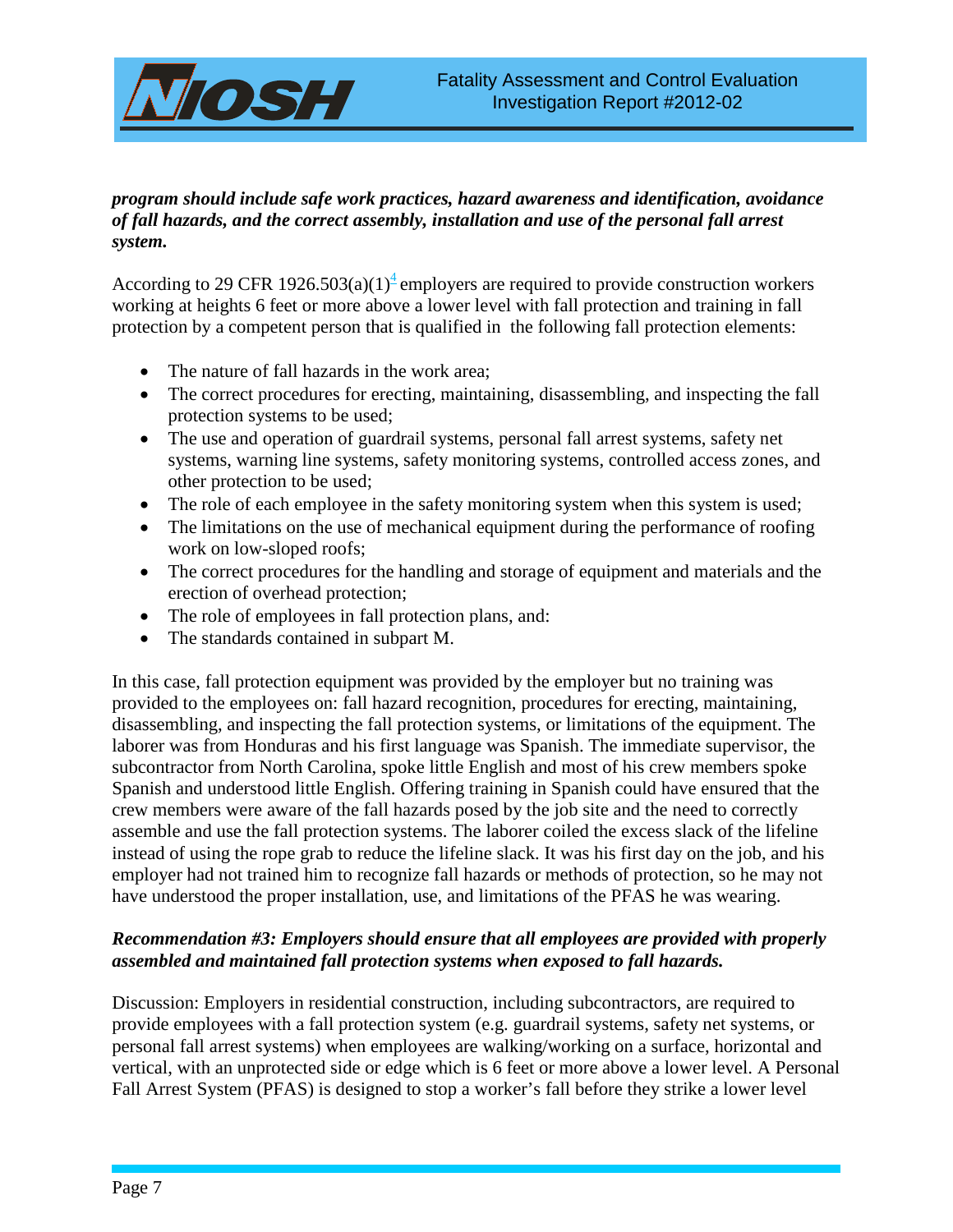

(Photo 5 & Photo 6). According to OSHA regulations the general contractor who has control of the work site has a responsibility to ensure workers on the site are in compliance with OSHA standards found in 29 CFR 1926.501<sup>5</sup>. This fall protection system must be in accordance with the fall protection criteria, requirements for fall protection systems, criteria, and practices that are found in 29 CFR 1926.50 $2^6$ .

According to 29 CFR 1926.502(d)(15)<sup>6</sup> the anchorage points used for attachment of personal fall arrest equipment shall be independent of any anchorage being used to support or suspend platforms and capable of supporting at least 5,000 pounds (22.2 kN) per employee attached, or shall be designed, installed, and used as part of a complete personal fall arrest system which maintains a safety factor of at least two under the supervision of a qualified person. The anchor for the PFAS used in this incident is believed to have been installed horizontally along the ridgeline of the roof, secured with 3 roofing nails into the sheathing (Photo 3). To meet the 5,000 pounds per employee support requirement, the manufacturer recommends installing the anchor over the ridgeline, with a minimum of 10 to12, 3-inch, 16d nails through the holes, into the truss (Photo 7).

According to 29 CFR 1926.502(d)(16)(iii)<sup>6</sup> the PFAS should be rigged such that an employee can neither free fall more than 6 feet (1.8 m), or contact any lower level. There was only one anchor installed across the ridgeline, the manufacturer recommends anchors be installed a minimum of 5 feet from the ridge ends and a maximum of every 8 feet along the peak (Diagram 1). The laborer's lifeline was rigged at 25 feet with a 6-foot lanyard, which gave him 31 feet of rope and the PFAS system was anchored approximately 29 feet from the ground. He was also working laterally away from the anchor point allowing the swing effect in the event of a fall (Diagram 2 & Diagram 3). In order to minimize the swing effect workers should work directly below the anchor and not extend their work area beyond  $30$  degrees from the anchor point<sup>7</sup>.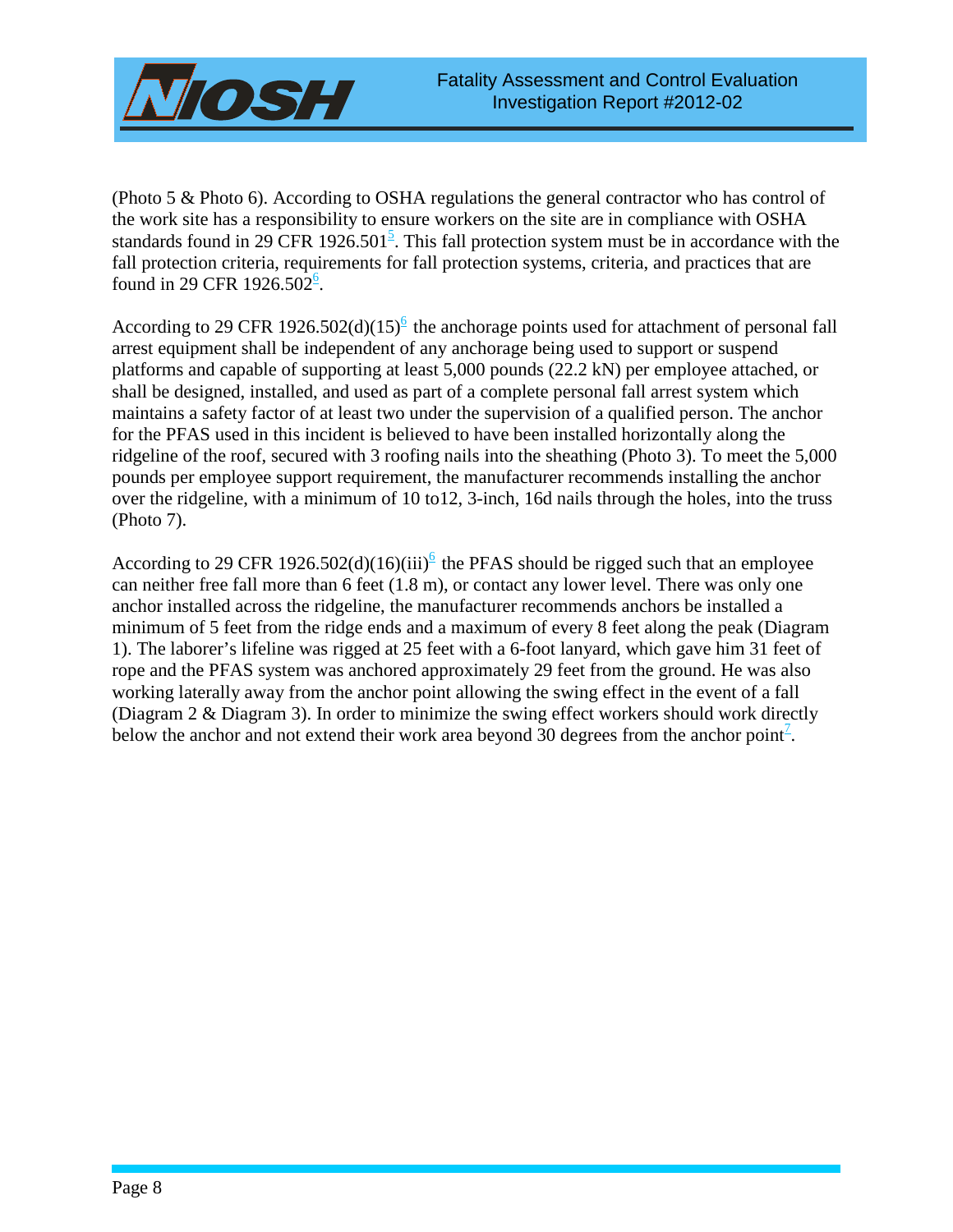



**Photo 5. Proper components of a PFAS** *(Photos courtesy of John Eckel, Honeywell)*



**Photo 6. Proper components of a PFAS** *(Photos courtesy of John Eckel, Honeywell)*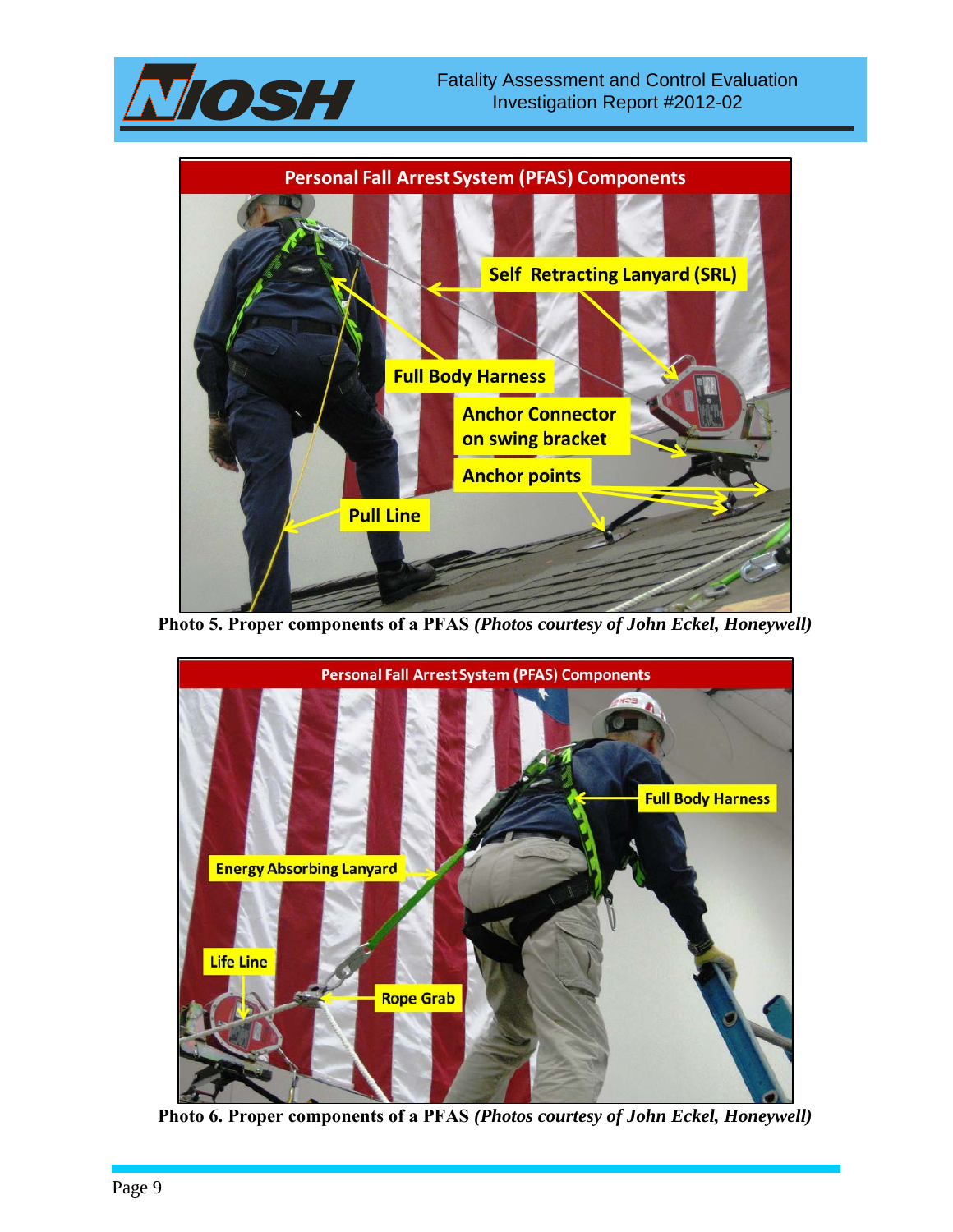



**Photo 7. Proper installation of PFAS anchor** *(Photo courtesy of NAHB)*<sup> $7$ </sup>



**Diagram 1. Example of typical roof bracket installation on residential roof** *(Diagram courtesy of DBI-SALA/Capital Safety)7*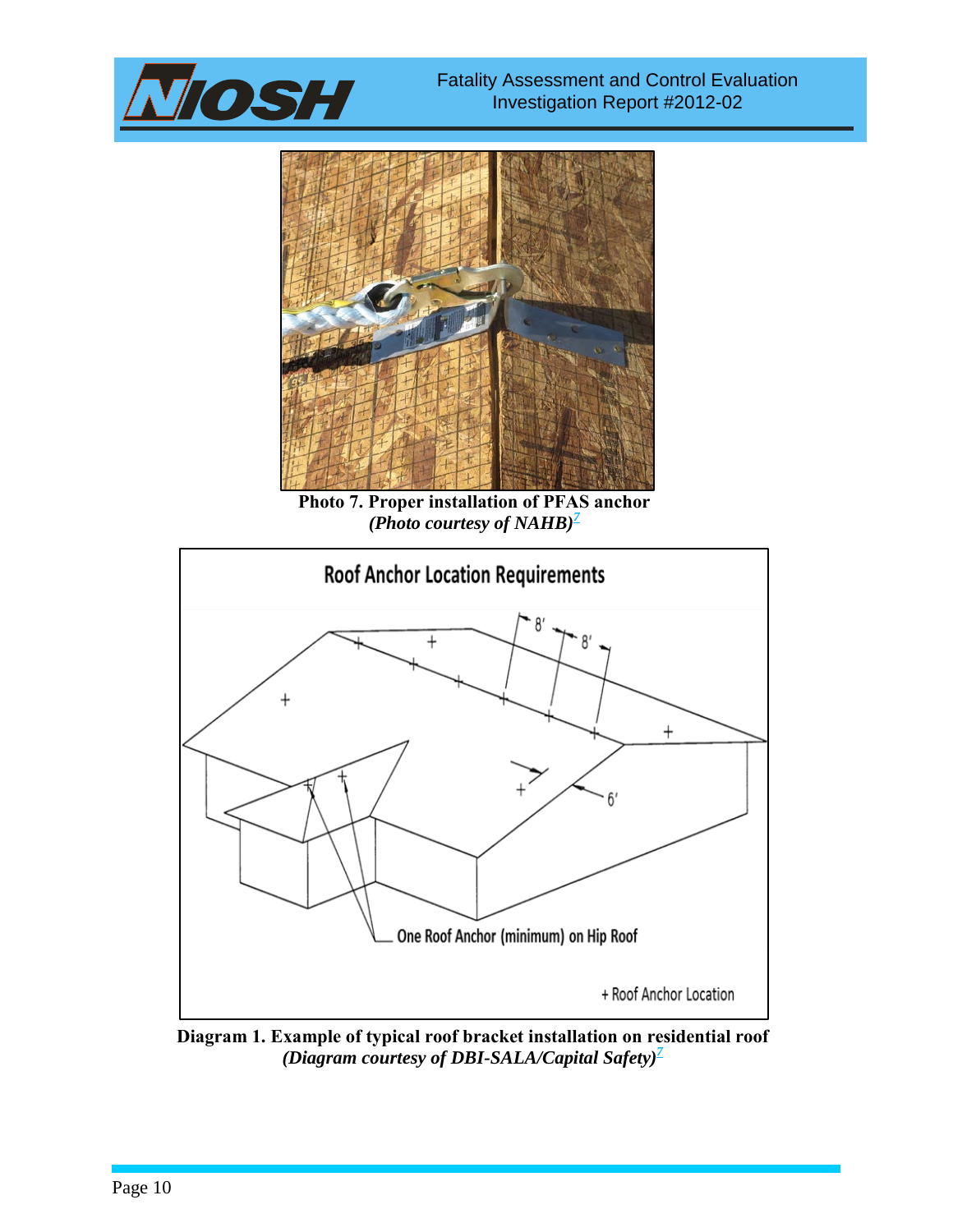





**Diagram 2. Working range for PFAS anchor point** *(Diagram courtesy of DBI-SALA/Capital Safety) 7* 

**Diagram 3. Swing hazard for PFAS anchor point** *(Diagram courtesy of DBI-SALA/Capital Safety) 7*

According to 29 CFR 1926.502(d)(21)<sup>6</sup> personal fall arrest systems shall be inspected prior to each use for wear, damage and other deterioration, and defective components shall be removed from service. In this case, the 50-foot lifeline was damaged at the 25-foot mark and should have been removed from service.

According to the PFAS manufacturer, the attachment point of the body harness to the lanyard/lifeline system shall be located in the center of the wearer's back near the shoulder. The laborer had attached the lifeline with rope grab to the right leg webbing on his harness and the energy-absorbing lanyard to the roof anchor instead of the dorsal D-ring (Photo 5 & Photo 6). He coiled the excess slack of the lifeline instead of using the rope grab to reduce the lanyard slack. It was his first day on the job and he had not been trained to recognize fall hazards or taught methods of fall protection, so he may not have understood the proper installation, use, and limitations of the PFAS was wearing.

## *Recommendation #4: Employers should assign a competent person to inspect the worksite before work begins to identify fall hazards, determine the appropriate fall prevention systems for workers, and ensure the PFAS is installed properly.*

Discussion: According to 29 CFR 1926.32<sup>8</sup>, a competent person is one who can identify existing and predictable hazards in the surroundings or working conditions that are unsanitary, hazardous, or dangerous to workers, and is authorized to take prompt corrective measures to eliminate them. In this case, a competent person may have recognized that the PFAS was not being used according to the manufacturers' recommendations and could have, at a minimum, made the necessary changes to install the appropriate anchorage points, attach the lanyard properly to the safety harness, and inform the laborer of the proper way to reduce excess slack from the lanyard.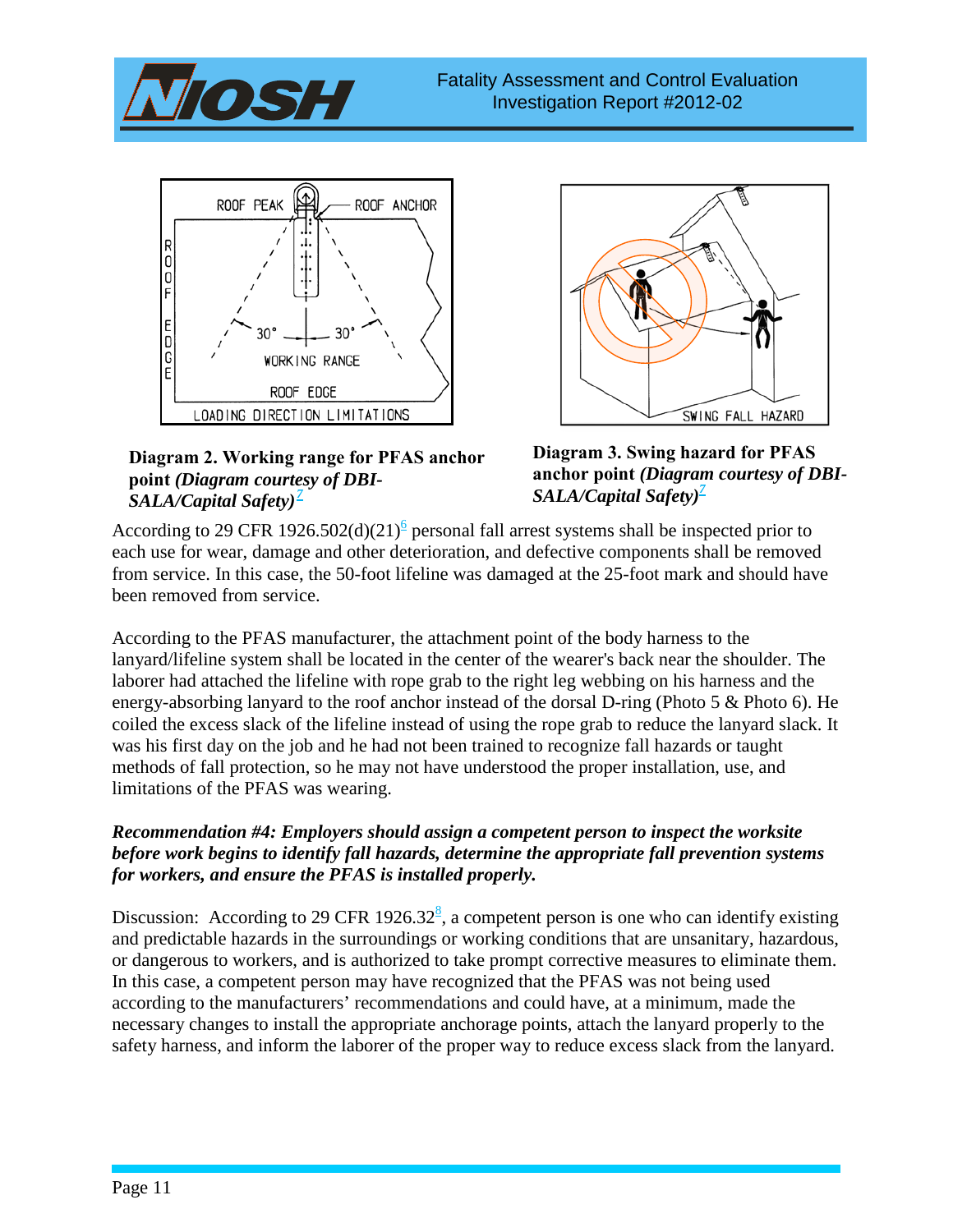

## *Recommendation #5: General contractors should ensure through contract language that subcontractors have a comprehensive safety program.*

General contractors should ensure through contract language that all subcontractors have implemented comprehensive safety programs that appropriately address the tasks their workers perform. A multilingual safety program and training may have allowed the workers to better understand the safest way to perform the roofing job.

### **ADDITIONAL INFORMATION**

NIOSH, OSHA, and CPWR have teamed up to prevent falls from height in construction.<sup>9</sup> Information related to this campaign can be found at:<http://stopconstructionfalls.com/>

#### **DISCLAIMER**

Mention of any company or product does not constitute endorsement by the National Institute for Occupational Safety and Health (NIOSH). In addition, citations to Web sites external to NIOSH do not constitute NIOSH endorsement of the sponsoring organization or their programs or products. Furthermore, NIOSH is not responsible for the content of those web pages.

#### <span id="page-11-0"></span>**REFERENCES**

- 1. Weather Underground <http://www.wunderground.com/history/airport/KJQF/2013/5/16/DailyHistory.html> Accessed: December 2014
- <span id="page-11-1"></span>2. Code of Federal Regulations [2014].29 CFR 1926.20(b)(1)(2). General Safety and Health Provisions. Washington, DC: U.S. Government Printing Office, Office of the Federal Register.
- <span id="page-11-2"></span>3. Code of Federal Regulations [2014]. 29 CFR 1926.21(b)(2). Safety Training and Education. Washington, DC: U.S. Government Printing Office, Office of the Federal Register.
- 4. Code of Federal Regulations [2014].29 CFR 1926.503. Fall Protection: Training requirements. Washington DC: U.S. Government Printing Office, Office of the Federal Register.
- 5. Code of Federal Regulations [2014].29 CFR 1926.501. Fall Protection: Duty to have fall protection. Washington, DC: U.S. Government Printing Office, Office of the Federal Register.
- 6. Code of Federal Regulations [2014].29 CFR. 1926.502. Fall Protection: Fall protection systems criteria and practices. Washington DC: U.S. Government Printing Office, Office of the Federal Register.